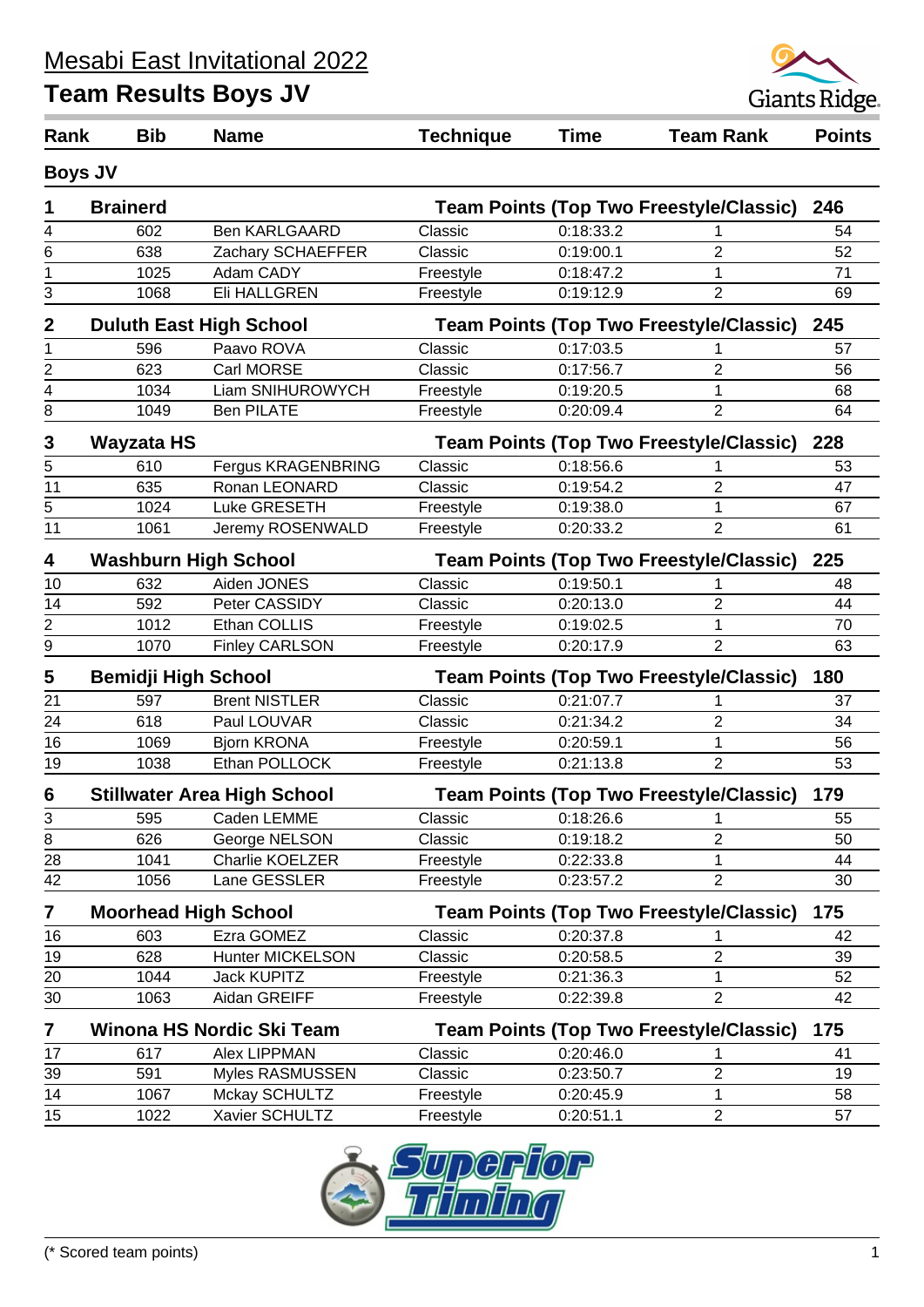

| Rank | <b>Bib</b>                                                                       | <b>Name</b>                       | <b>Technique</b> | <b>Time</b> | <b>Team Rank</b>                               | <b>Points</b> |
|------|----------------------------------------------------------------------------------|-----------------------------------|------------------|-------------|------------------------------------------------|---------------|
| 9    |                                                                                  | <b>St. Paul Highland Park HS</b>  |                  |             | <b>Team Points (Top Two Freestyle/Classic)</b> | 167           |
| 9    | 589                                                                              | <b>Tim TZEUTSCHLER</b>            | Classic          | 0:19:31.2   |                                                | 49            |
| 33   | 639                                                                              | <b>Isaiah VOGES</b>               | Classic          | 0:22:54.1   | 2                                              | 25            |
| 24   | 1054                                                                             | <b>Justin TAYLOR</b>              | Freestyle        | 0:22:07.7   | 1                                              | 48            |
| 27   | 1016                                                                             | Charlie SERVICE                   | Freestyle        | 0:22:27.9   | $\overline{2}$                                 | 45            |
| 10   |                                                                                  | <b>Little Falls High School</b>   |                  |             | <b>Team Points (Top Two Freestyle/Classic)</b> | 163           |
| 30   | 634                                                                              | Thomas ARCHER                     | Classic          | 0:22:42.8   |                                                | 28            |
| 36   | 588                                                                              | Parker GRANT                      | Classic          | 0:23:26.8   | 2                                              | 22            |
| 6    | 1023                                                                             | <b>Grant YOREK</b>                | Freestyle        | 0:19:50.7   | 1                                              | 66            |
| 25   | 1071                                                                             | Chase OLSEN                       | Freestyle        | 0:22:09.7   | $\overline{2}$                                 | 47            |
| 11   |                                                                                  | <b>Minnetonka High School</b>     |                  |             | <b>Team Points (Top Two Freestyle/Classic)</b> | 159           |
| 20   | 616                                                                              | Caleb HUNTER                      | Classic          | 0:21:04.2   |                                                | 38            |
| 37   | 614                                                                              | Calais MICHAELSSON                | Classic          | 0:23:27.3   | $\overline{2}$                                 | 21            |
| 12   | 1027                                                                             | <b>Bryan HEATON</b>               | Freestyle        | 0:20:36.8   | 1                                              | 60            |
| 32   | 1074                                                                             | Hingfon KONG                      | Freestyle        | 0:22:50.3   | 2                                              | 40            |
| 12   | <b>Mora High School</b>                                                          |                                   |                  |             | <b>Team Points (Top Two Freestyle/Classic)</b> | 154           |
| 13   | 599                                                                              | Owen SZOKA                        | Classic          | 0:20:02.7   |                                                | 45            |
| 13   | 1026                                                                             | <b>Jake FELGER</b>                | Freestyle        | 0:20:39.1   | 1                                              | 59            |
| 22   | 1094                                                                             | Ivan RIVARD                       | Freestyle        | 0:21:58.7   | $\overline{2}$                                 | 50            |
| 26   | 1081                                                                             | Ledgyn NELSON                     | Freestyle        | 0:22:15.0   | (3)                                            |               |
| 13   | <b>Maple Grove Senior High</b><br><b>Team Points (Top Two Freestyle/Classic)</b> |                                   |                  | 148         |                                                |               |
| 18   | 598                                                                              | Mason REITMEIER                   | Classic          | 0:20:48.6   |                                                | 40            |
| 26   | 615                                                                              | Kenton PRUDHOMME                  | Classic          | 0:22:09.5   | $\overline{2}$                                 | 32            |
| 21   | 1077                                                                             | Cody KRYZER                       | Freestyle        | 0:21:43.4   | $\mathbf{1}$                                   | 51            |
| 47   | 1017                                                                             | Ladd TIMOTHY                      | Freestyle        | 0:25:06.6   | $\overline{2}$                                 | 25            |
| 14   |                                                                                  | <b>St. Louis Park High School</b> |                  |             | <b>Team Points (Top Two Freestyle/Classic)</b> | 129           |
| 7    | 581                                                                              | Nolan CRUMP                       | Classic          | 0:19:13.6   |                                                | 51            |
| 23   | 624                                                                              | Finnegan BARON                    | Classic          | 0:21:12.0   | $\overline{2}$                                 | 35            |
| 29   | 1045                                                                             | Karlis KRESLINS                   | Freestyle        | 0:22:38.3   | 1                                              | 43            |
| 15   |                                                                                  | Mesabi East Area Nordic Ski Team  |                  |             | <b>Team Points (Top Two Freestyle/Classic)</b> | 119           |
| 15   | 629                                                                              | Hudson PIETRINI                   | Classic          | 0:20:17.6   |                                                | 43            |
| 17   | 1042                                                                             | Noah MARKFORT                     | Freestyle        | 0:21:03.3   | 1                                              | 55            |
| 51   | 1052                                                                             | Henrik MURRAY                     | Freestyle        | 0:26:33.9   | 2                                              | 21            |
| 16   | <b>Elk River/Zimmerman</b>                                                       |                                   |                  |             | <b>Team Points (Top Two Freestyle/Classic)</b> | 111           |
| 10   | 1035                                                                             | Anders OLSEN                      | Freestyle        | 0:20:31.9   |                                                | 62            |
| 23   | 1053                                                                             | <b>Gavin NEUBAUER</b>             | Freestyle        | 0:22:03.4   | $\overline{2}$                                 | 49            |
| 17   |                                                                                  | <b>Coon Rapids High School</b>    |                  |             | <b>Team Points (Top Two Freestyle/Classic)</b> | 107           |
| 34   | 641                                                                              | Orion CARTER                      | Classic          | 0:22:58.1   | 1                                              | 24            |
| 35   | 580                                                                              | Joey DUNN                         | Classic          | 0:23:23.5   | $\overline{c}$                                 | 23            |
| 36   | 1036                                                                             | Eli CHRISTIANSEN                  | Freestyle        | 0:23:30.1   | 1                                              | 36            |
| 48   | 1073                                                                             | Nate BORNES                       | Freestyle        | 0:25:57.4   | $\overline{2}$                                 | 24            |
|      |                                                                                  |                                   |                  |             |                                                |               |

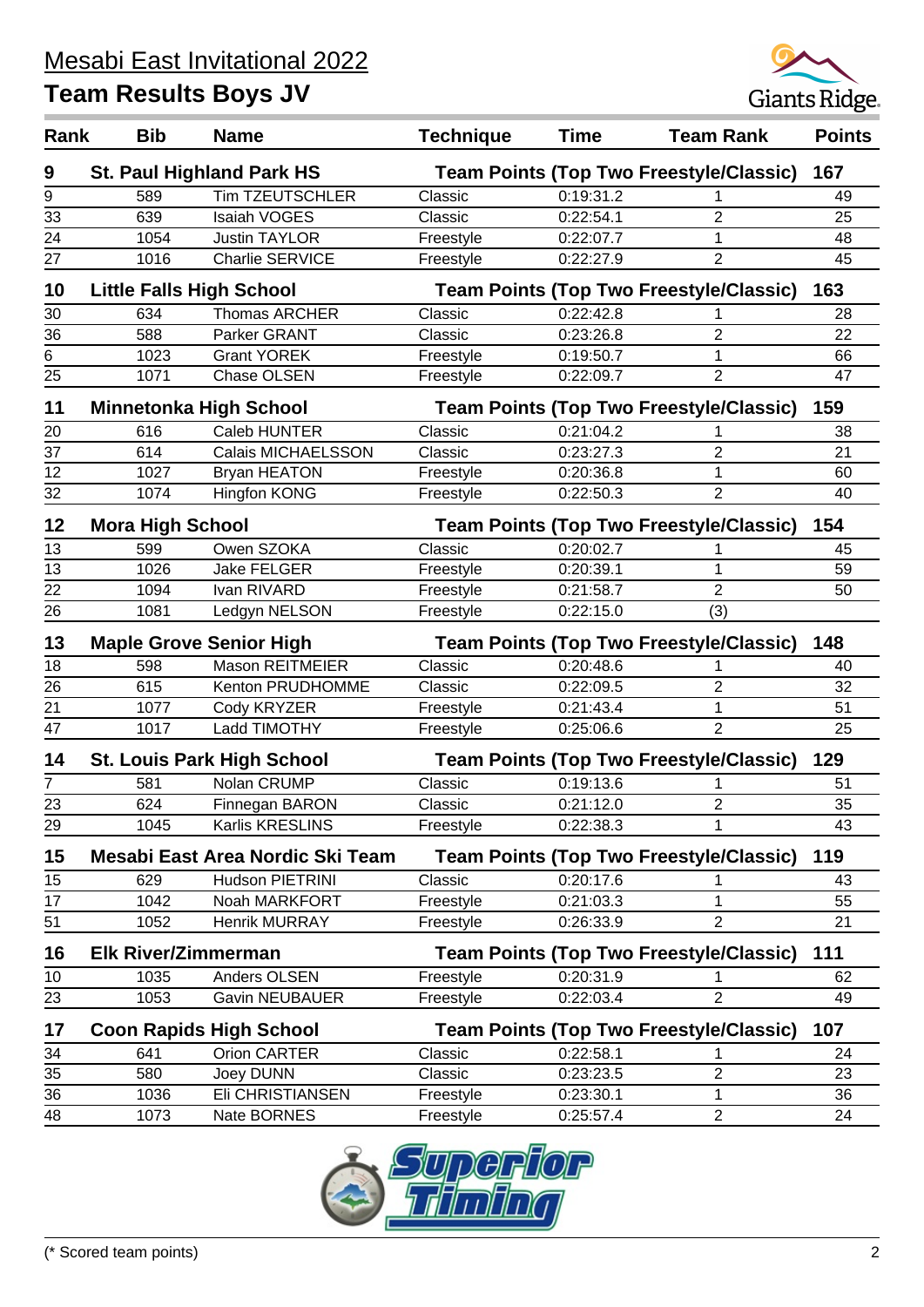

| Rank | <b>Bib</b>                    | <b>Name</b>                            | <b>Technique</b> | <b>Time</b> | <b>Team Rank</b>                               | <b>Points</b> |
|------|-------------------------------|----------------------------------------|------------------|-------------|------------------------------------------------|---------------|
| 18   |                               | <b>Mahtomedi High School</b>           |                  |             | <b>Team Points (Top Two Freestyle/Classic)</b> | 106           |
| 32   | 608                           | <b>Ben LARSON</b>                      | Classic          | 0:22:51.5   |                                                | 26            |
| 31   | 1055                          | Casey HAGEN                            | Freestyle        | 0:22:42.2   | 1                                              | 41            |
| 33   | 1090                          | Jonah BECHARD                          | Freestyle        | 0:23:10.3   | $\overline{2}$                                 | 39            |
| 46   | 1039                          | <b>Elex TELL</b>                       | Freestyle        | 0:24:55.3   | (3)                                            |               |
| 19   |                               | Alexandria Area High School            |                  |             | <b>Team Points (Top Two Freestyle/Classic)</b> | 100           |
| 28   | 586                           | <b>Colton CONVERSE</b>                 | Classic          | 0:22:21.4   |                                                | 30            |
| 49   | 631                           | <b>Trey JOHNSON</b>                    | Classic          | 0:27:05.6   | $\overline{2}$                                 | 9             |
| 38   | 1076                          | Nicholas BORDEN                        | Freestyle        | 0:23:38.6   | $\mathbf 1$                                    | 34            |
| 45   | 1021                          | Owen GILBERTSON                        | Freestyle        | 0:24:44.9   | $\overline{2}$                                 | 27            |
| 19   | Ely HS                        |                                        |                  |             | <b>Team Points (Top Two Freestyle/Classic)</b> | 100           |
| 12   | 583                           | Silas SOLUM                            | Classic          | 0:19:58.4   |                                                | 46            |
| 18   | 1031                          | Otto DEVINE                            | Freestyle        | 0:21:03.3   | 1                                              | 54            |
| 21   | <b>Benilde-St. Margaret's</b> |                                        |                  |             | <b>Team Points (Top Two Freestyle/Classic)</b> | 83            |
| 25   | 650                           | <b>Thomas SAUER</b>                    | Classic          | 0:21:48.2   |                                                | 33            |
| 31   | 647                           | Kent GERADS                            | Classic          | 0:22:50.9   | $\overline{2}$                                 | 27            |
| 49   | 1084                          | Nigel NOWLIN                           | Freestyle        | 0:26:03.0   | 1                                              | 23            |
| 22   | <b>Cloquet-Esko-Carlton</b>   |                                        |                  |             | <b>Team Points (Top Two Freestyle/Classic)</b> | 81            |
| 42   | 630                           | <b>Thorin BROWN</b>                    | Classic          | 0:24:18.6   |                                                | 16            |
| 39   | 1014                          | <b>Ben SANDERS</b>                     | Freestyle        | 0:23:39.8   | 1                                              | 33            |
| 40   | 1060                          | lan BERUBE                             | Freestyle        | 0:23:46.5   | $\overline{2}$                                 | 32            |
| 23   | <b>Orono High School</b>      |                                        |                  |             | <b>Team Points (Top Two Freestyle/Classic)</b> | 77            |
| 29   | 645                           | Cooper MUNSCH                          | Classic          | 0:22:32.9   |                                                | 29            |
| 48   | 644                           | Aiden WARD                             | Classic          | 0:26:58.0   | $\overline{2}$                                 | 10            |
| 34   | 1089                          | <b>Walter HOLMES</b>                   | Freestyle        | 0:23:17.6   | 1                                              | 38            |
| 24   |                               | <b>Fergus Falls High School</b>        |                  |             | <b>Team Points (Top Two Freestyle/Classic)</b> | 75            |
| 22   | 640                           | <b>Jackson LYSNE</b>                   | Classic          | 0:21:09.5   | 1                                              | 36            |
| 50   | 584                           | Dillen JAROS                           | Classic          | 0:27:18.3   | 2                                              | 8             |
| 41   | 1018                          | Logan BREDENBERG                       | Freestyle        | 0:23:46.9   | 1                                              | 31            |
| 25   |                               | <b>Grand Rapids HS Nordic Ski Team</b> |                  |             | <b>Team Points (Top Two Freestyle/Classic)</b> | 72            |
| 35   | 1079                          | Kale FAIRCHILD                         | Freestyle        | 0:23:19.2   |                                                | 37            |
| 37   | 1013                          | Larson CURNOW                          | Freestyle        | 0:23:33.3   | 2                                              | 35            |
| 26   | <b>Duluth Denfeld</b>         |                                        |                  |             | <b>Team Points (Top Two Freestyle/Classic)</b> | 71            |
| 27   | 637                           | Luke ROSHOLT                           | Classic          | 0:22:15.0   |                                                | 31            |
| 40   | 585                           | <b>Isaac SCHROEDER</b>                 | Classic          | 0:24:02.9   | $\overline{c}$                                 | 18            |
| 50   | 1058                          | Peyton BRADBURY                        | Freestyle        | 0:26:15.1   | 1                                              | 22            |
| 27   |                               | <b>Spring Lake Park/St Anthony HS</b>  |                  |             | <b>Team Points (Top Two Freestyle/Classic)</b> | 69            |
| 43   | 649                           | Reilly KOPP                            | Classic          | 0:24:24.3   | 1                                              | 15            |
| 45   | 646                           | Nathaniel KOSBOB                       | Classic          | 0:24:58.9   | $\overline{c}$                                 | 13            |
| 44   | 1095                          | <b>Brody KOPP</b>                      | Freestyle        | 0:24:19.6   | 1                                              | 28            |

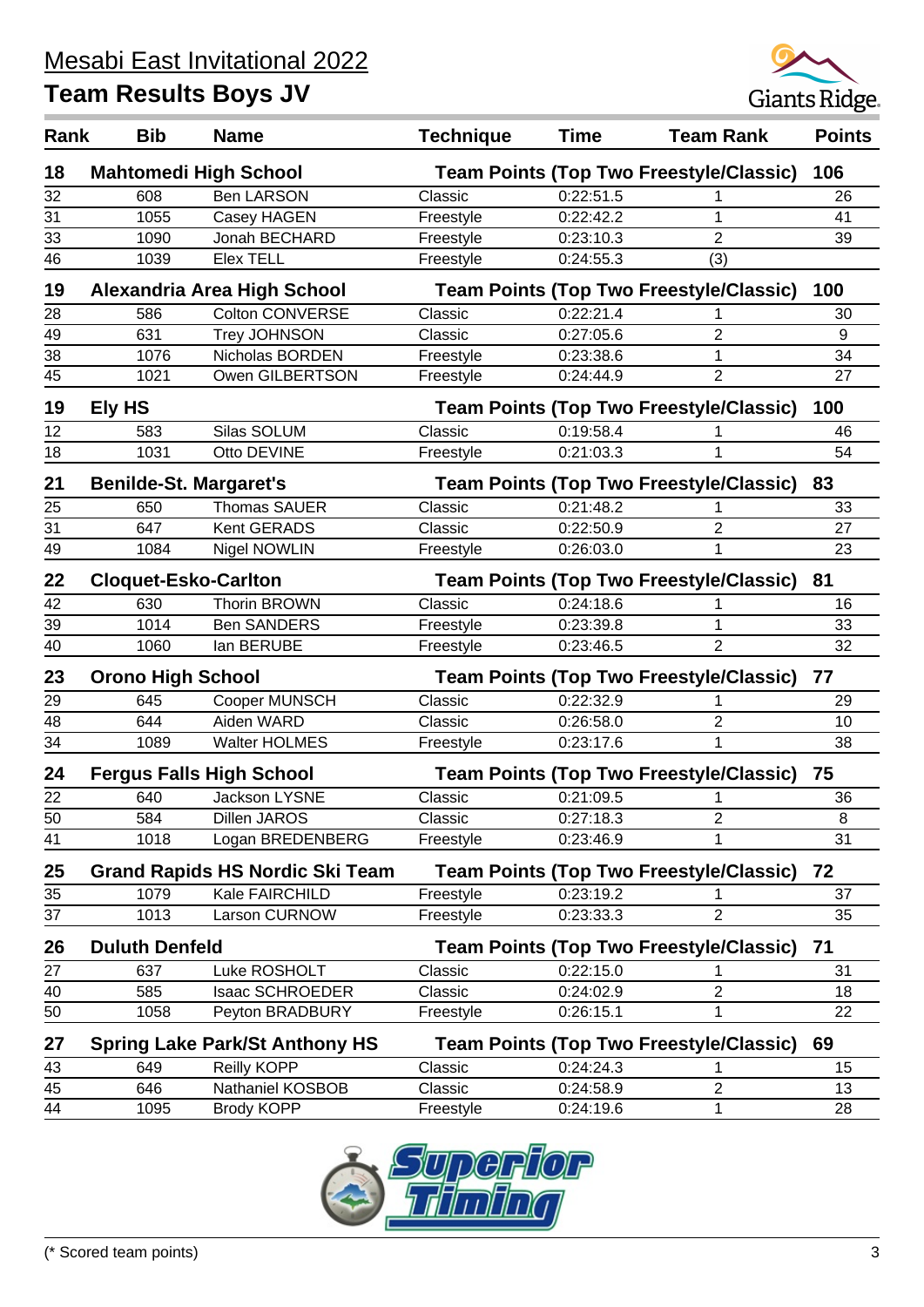

| Rank | <b>Bib</b>                   | <b>Name</b>                              | <b>Technique</b> | <b>Time</b> | <b>Team Rank</b>                               | <b>Points</b>  |
|------|------------------------------|------------------------------------------|------------------|-------------|------------------------------------------------|----------------|
| 59   | 1083                         | <b>Oliver DUNCAN</b>                     | Freestyle        | 0:28:50.3   | 2                                              | 13             |
| 28   | <b>Rogers High School</b>    |                                          |                  |             | <b>Team Points (Top Two Freestyle/Classic)</b> | 65             |
| 7    | 1040                         | Peyton HONNOLL                           | Freestyle        | 0:19:59.7   |                                                | 65             |
| 29   |                              | <b>Roseville Area High School Nordic</b> |                  |             | <b>Team Points (Top Two Freestyle/Classic)</b> | 52             |
| 44   | 613                          | Rudy HEROLD                              | Classic          | 0:24:40.9   |                                                | 14             |
| 52   | 1043                         | Mark HUG                                 | Freestyle        | 0:26:49.1   | 1                                              | 20             |
| 54   | 1075                         | <b>Wyatt ANKRUM</b>                      | Freestyle        | 0:27:48.5   | $\overline{2}$                                 | 18             |
| 30   |                              | <b>Heritage/Providence Nordic</b>        |                  |             | <b>Team Points (Top Two Freestyle/Classic)</b> | 50             |
| 47   | 636                          | Ethan OSKAR                              | Classic          | 0:25:55.0   |                                                | 11             |
| 54   | 643                          | Ryan OSKAR                               | Classic          | 0:28:42.3   | $\overline{2}$                                 | $\overline{4}$ |
| 43   | 1015                         | <b>Blake INGELIN</b>                     | Freestyle        | 0:23:59.0   | 1                                              | 29             |
| 66   | 1059                         | <b>Armand PREST</b>                      | Freestyle        | 0:38:48.3   | $\overline{2}$                                 | 6              |
| 70   | 1082                         | <b>Oliver GRAVE</b>                      | Freestyle        | 0:44:42.5   | (3)                                            |                |
| 31   |                              | <b>White Bear Lake Area Schools</b>      |                  |             | <b>Team Points (Top Two Freestyle/Classic)</b> | 47             |
| 46   | 619                          | Caleb CRAN                               | Classic          | 0:25:14.5   |                                                | 12             |
| 53   | 587                          | <b>Trevor WALTON</b>                     | Classic          | 0:28:01.7   | $\overline{2}$                                 | 5              |
| 56   | 1080                         | Joe ROGERS                               | Freestyle        | 0:28:21.2   | 1                                              | 16             |
| 58   | 1037                         | Cooper HOEL                              | Freestyle        | 0:28:44.2   | $\overline{2}$                                 | 14             |
| 32   |                              | <b>Marshall Nordic Ski Team</b>          |                  |             | <b>Team Points (Top Two Freestyle/Classic)</b> | 43             |
| 41   | 627                          | Rutger VAN HEES                          | Classic          | 0:24:17.6   |                                                | 17             |
| 55   | 1065                         | Arthur GOODMAN                           | Freestyle        | 0:28:03.8   | 1                                              | 17             |
| 63   | 1033                         | Jacob WIDDES                             | Freestyle        | 0:32:48.5   | $\overline{2}$                                 | 9              |
| 33   |                              | <b>Saint John's Preparatory School</b>   |                  |             | <b>Team Points (Top Two Freestyle/Classic)</b> | 31             |
| 53   | 1087                         | Jackson HOOVER                           | Freestyle        | 0:26:49.5   |                                                | 19             |
| 60   | 1096                         | <b>Cameron THOMPSON</b>                  | Freestyle        | 0:29:10.4   | $\overline{2}$                                 | 12             |
| 62   | 1093                         | <b>Blake SCHAEFFER</b>                   | Freestyle        | 0:31:55.7   | (3)                                            |                |
| 34   |                              | <b>Detroit Lakes High School</b>         |                  |             | <b>Team Points (Top Two Freestyle/Classic)</b> | 28             |
| 52   | 582                          | <b>Hunter ZEHNECKER</b>                  | Classic          | 0:27:33.1   | 1                                              | 6              |
| 57   | 1029                         | <b>Bjorn MOORS</b>                       | Freestyle        | 0:28:29.7   | 1                                              | 15             |
| 65   | 1051                         | Hunter OLSON                             | Freestyle        | 0:34:44.9   | $\overline{2}$                                 | 7              |
| 35   |                              | <b>Forest Lake High School</b>           |                  |             | <b>Team Points (Top Two Freestyle/Classic)</b> | 20             |
| 38   | 622                          | <b>Ben HUDRLIK</b>                       | Classic          | 0:23:39.3   |                                                | 20             |
| 36   | <b>TrekNorth High School</b> |                                          |                  |             | <b>Team Points (Top Two Freestyle/Classic)</b> | 17             |
| 55   | 651                          | <b>Bruce FRIBORG</b>                     | Classic          | 0:30:08.9   |                                                | 3              |
| 61   | 1086                         | Carter DERBY                             | Freestyle        | 0:31:50.7   | 1                                              | 11             |
| 69   | 1092                         | <b>Emiliano CHERNUGAL</b>                | Freestyle        | 0:44:33.8   | $\overline{2}$                                 | 3              |
| 37   | <b>Ishpeming Ski Club</b>    |                                          |                  |             | <b>Team Points (Top Two Freestyle/Classic)</b> | 8              |
| 64   | 1085                         | <b>Riley LOVERN</b>                      | Freestyle        | 0:33:07.0   |                                                | 8              |
| 38   |                              | <b>Sartell/Cathedral Nordic</b>          |                  |             | <b>Team Points (Top Two Freestyle/Classic)</b> | 7              |
| 51   | 601                          | Anthony BERNDT                           | Classic          | 0:27:25.3   | 1                                              | $\overline{7}$ |
|      |                              |                                          |                  |             |                                                |                |